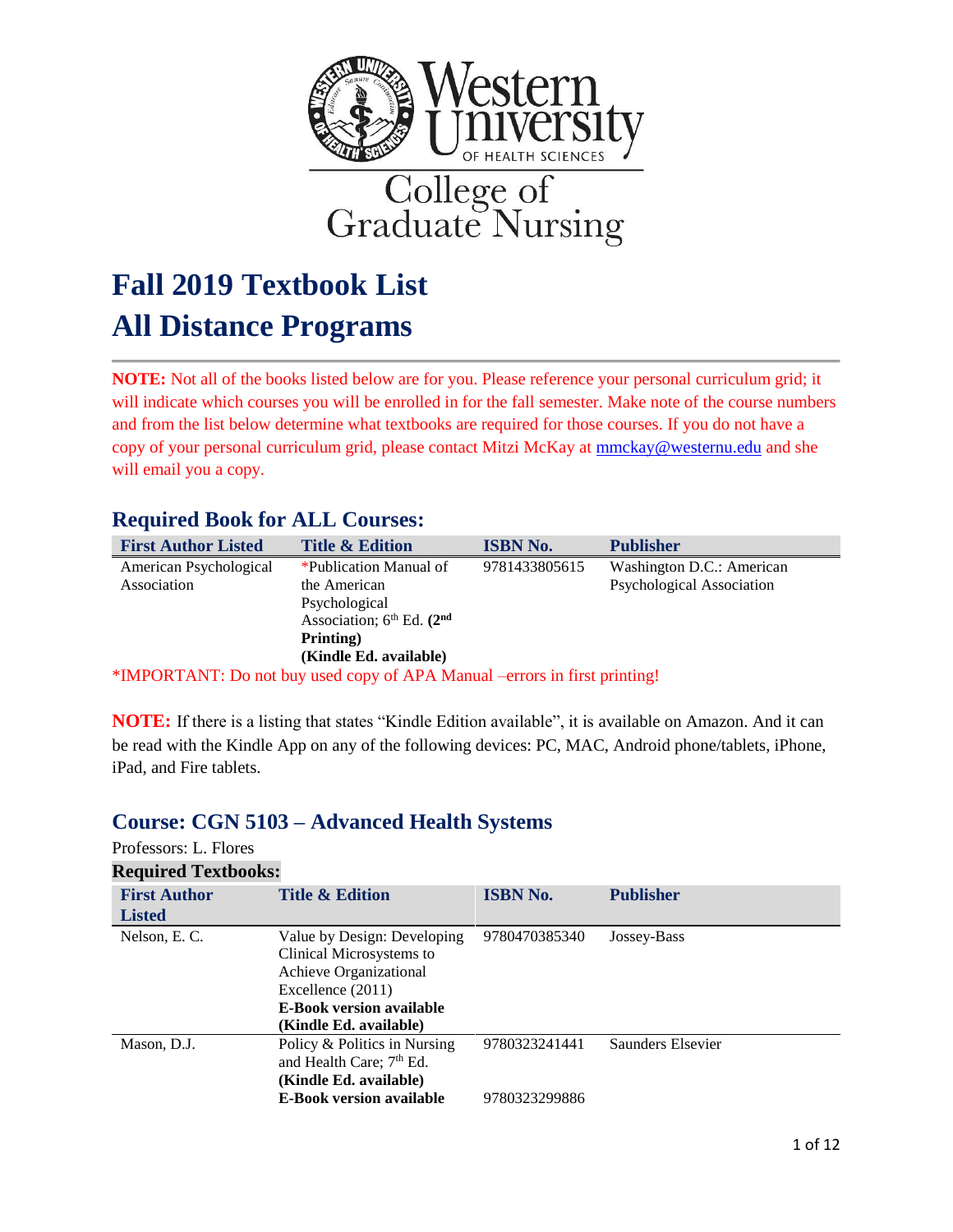## **Course: CGN 5170 – Intro to Nursing Theory/Science of Nursing**

Professor: G. Orozco

| <b>Title &amp; Edition</b>   | <b>ISBN No.</b>                                          | <b>Publisher</b>                    |
|------------------------------|----------------------------------------------------------|-------------------------------------|
|                              |                                                          |                                     |
|                              | 9781940446974                                            | Sigma Theta Tau International       |
|                              |                                                          |                                     |
| Model and Guidelines; 3rd    |                                                          |                                     |
| Ed.                          |                                                          |                                     |
| (Kindle Ed. available)       |                                                          |                                     |
| <b>Understanding Nursing</b> |                                                          | Elsevier Publ.                      |
| Research: Building an        |                                                          |                                     |
| Evidence-Based Practice;     |                                                          |                                     |
| 7th Ed.                      |                                                          |                                     |
|                              |                                                          |                                     |
| E-book available             | 9780323546515                                            |                                     |
| Theoretical Basis for        | 9781496351203                                            | Philadelphia: Lippincott, Williams, |
| Nursing; $5th Ed$ .          |                                                          | & Wilkins                           |
| (Kindle Ed. available)       |                                                          |                                     |
| (E-book available)           | 9781496351210                                            |                                     |
|                              | <b>Johns Hopkins Nursing</b><br>Evidence-Based Practice: | 9780323532051                       |

#### **Required Textbooks:**

## **Course: CGN 5200 – Nursing Theory**

Professors: D. Lithgow, G. Orozco, and P. Andre

| <b>First Author</b><br><b>Listed</b> | <b>Title &amp; Edition</b>                                            | <b>ISBN No.</b> | <b>Publisher</b>                                 |
|--------------------------------------|-----------------------------------------------------------------------|-----------------|--------------------------------------------------|
| McEwen, M.                           | Theoretical Basis for<br>Nursing; 5th Ed.                             | 9781496351203   | New York: Lippincott, Williams,<br>& Wilkins     |
|                                      | <b>E-Book Version available</b><br>(Kindle Ed. available)             |                 |                                                  |
| Peterson, S.J.                       | Middle Range Theories:<br>Application to Nursing<br>Research; 4th Ed. | 9780060000448   | Philadelphia: Lippincott, Williams,<br>& Wilkins |
|                                      | <b>E-Book version available</b><br>(Kindle Ed. available)             |                 |                                                  |

#### **Required Textbooks:**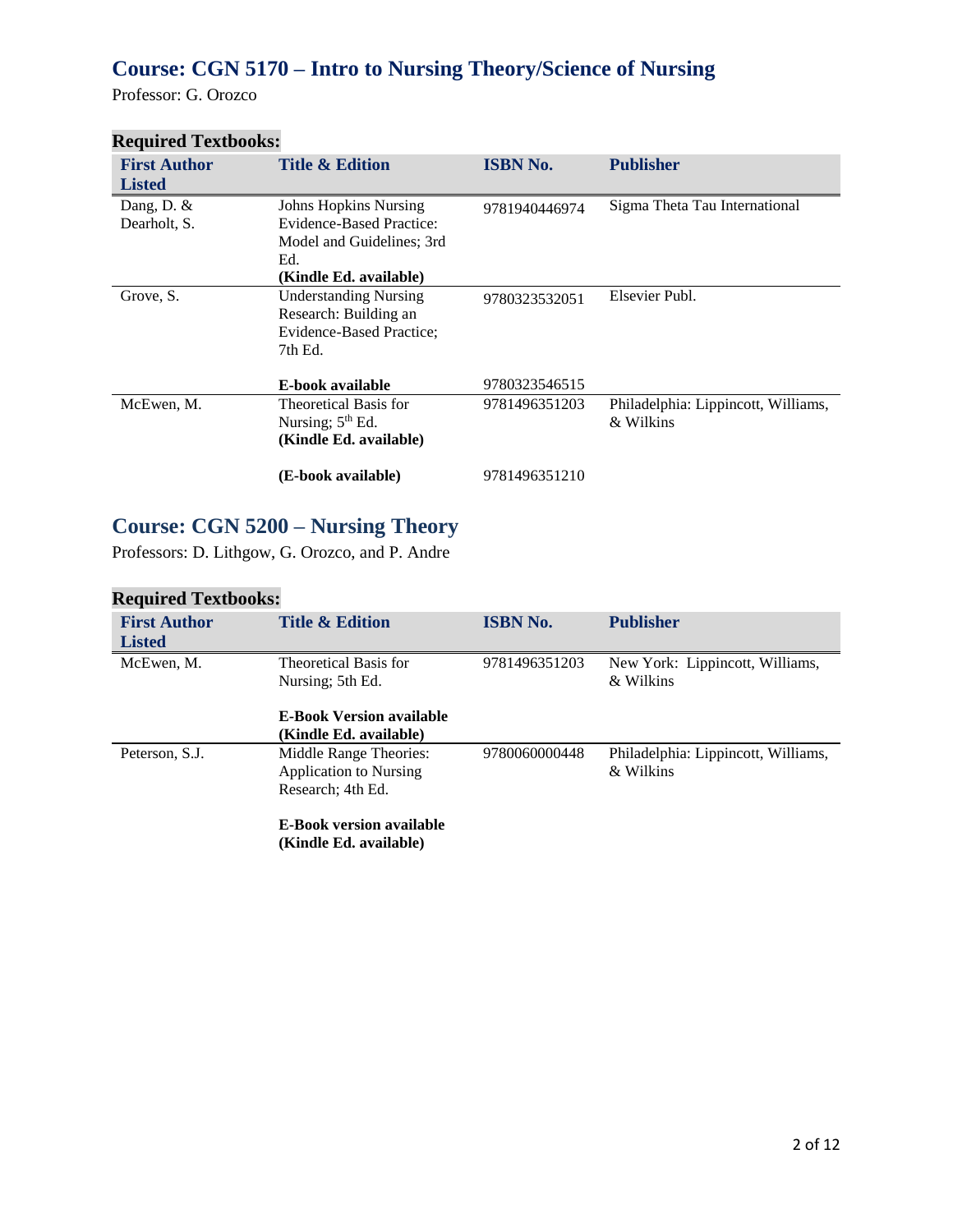### **Course: CGN 5304 – Nursing Research I**

Professors: R. Hicks, D. Stone, and D. Martinez

|                                      |                                                                                                                               |                 | $\sim$ 0.000 $\sim$ 0.000 $\sim$ 0.000 $\sim$ 0.000 $\sim$ 0.000 $\sim$ 0.000 $\sim$ 0.000 $\sim$ 0.000 $\sim$ 0.000 $\sim$ 0.000 $\sim$ 0.000 $\sim$ 0.000 $\sim$ 0.000 $\sim$ 0.000 $\sim$ 0.000 $\sim$ 0.000 $\sim$ 0.000 $\sim$ 0.000 $\sim$ 0.000 $\sim$ 0.000 |
|--------------------------------------|-------------------------------------------------------------------------------------------------------------------------------|-----------------|---------------------------------------------------------------------------------------------------------------------------------------------------------------------------------------------------------------------------------------------------------------------|
| <b>First Author</b><br><b>Listed</b> | <b>Title &amp; Edition</b>                                                                                                    | <b>ISBN No.</b> | <b>Publisher</b>                                                                                                                                                                                                                                                    |
| McGregor, S.L.T.                     | Understanding and<br>Evaluating Research: A<br>Critical Guide; $1st Ed. (2017)$                                               | 9781506350950   | <b>Sage Publications</b>                                                                                                                                                                                                                                            |
| Dang, D. $&$<br>Dearholt, S.         | <b>Johns Hopkins Nursing</b><br><b>Evidence Based Practice:</b><br>Model and Guidelines; 3rd<br>Ed.<br>(Kindle Ed. available) | 9781940446974   | Sigma Theta Tau International                                                                                                                                                                                                                                       |

### **Required Textbooks: (Same Textbooks will be used for Nursing Research II in Spring)**

## **Course: CGN 5306 – Biostatistics & Epidemiology**

Professor: N. Patel

| <b>Required Textbooks:</b>           |                                                                                                                                                                                                                                  |                 |                                                    |
|--------------------------------------|----------------------------------------------------------------------------------------------------------------------------------------------------------------------------------------------------------------------------------|-----------------|----------------------------------------------------|
| <b>First Author</b><br><b>Listed</b> | <b>Title &amp; Edition</b>                                                                                                                                                                                                       | <b>ISBN No.</b> | <b>Publisher</b>                                   |
| Stommel, M.                          | <b>Statistics for Advanced</b><br>Practice Nurses and Health<br>Professionals (2014)<br>(Kindle Ed. available)                                                                                                                   | 9780826198242   | New York: Springer Publishing<br>Co.               |
| N/A                                  | $NCSS$ (v.12) Software (for<br>Windows 7 or higher)<br><b>NOTE:</b> <i>NCSS</i> is compatible<br>with Windows operating<br>systems XP or higher;<br>Windows emulator (such as<br>Parallels) is required to run<br>NCSS on a MAC. |                 | <b>NCSS</b> Statistical Software<br>(www.ncss.com) |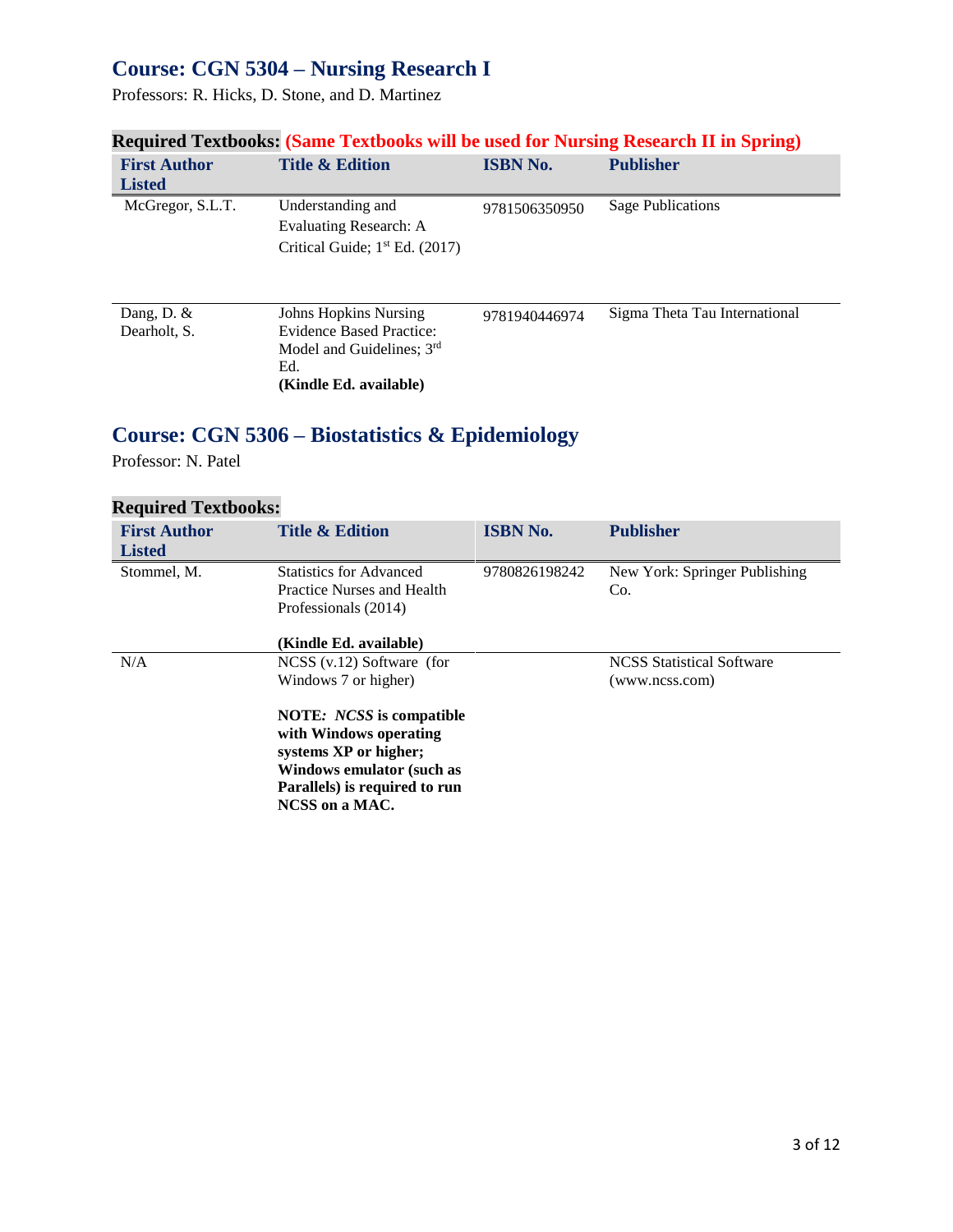### **Course: CGN 5401 – Primary Care Management I**

Professors: A. Imai

| <b>Required Textbooks:</b>           |                                                                                                                              |                                                   |                                                                                                                               |
|--------------------------------------|------------------------------------------------------------------------------------------------------------------------------|---------------------------------------------------|-------------------------------------------------------------------------------------------------------------------------------|
| <b>First Author</b><br><b>Listed</b> | <b>Title &amp; Edition</b>                                                                                                   | <b>ISBN No.</b>                                   | <b>Publisher</b>                                                                                                              |
| Dunphy, L.M.                         | Primary Care: The Art<br>and Science of<br><b>Advanced Practice</b><br>Nursing; 5 <sup>th</sup> Ed<br>(Kindle Ed. available) | 9780803667181                                     | F.A. Davis Company                                                                                                            |
| Epocrates                            | *1 yr $(\$174.99)$<br>subscription can be<br>ordered from<br>www.epocrates.com                                               |                                                   | www.epocrates.com                                                                                                             |
| Hawkins, J.W.                        | Guidelines for Nurse<br>Practitioners in<br>Gynecologic Settings;<br>$11th$ Ed.                                              | 9780826122827                                     | <b>Springer Publishing</b>                                                                                                    |
| Hollier, A.                          | Clinical Guidelines in<br>Primary Care; 3rd Ed.<br>(2018)                                                                    | 9781892418258                                     | <b>Advanced Practice</b><br><b>Education Assoc.</b> (APEA)<br>(obtain in Bookstore or<br>order directly from<br>www.APEA.com) |
| Abrahams, S.                         | Musculoskeletal<br>Medicine in Primary<br>Care: An Essential<br>Guide for Examination,<br>Diagnosis and<br>Management (2014) | 9781493140077                                     | XLIBRIS Publ.                                                                                                                 |
|                                      | <b>E-Book version</b><br>available<br>(Kindle Ed. available)                                                                 | 9781493140060                                     |                                                                                                                               |
| Hay, W.                              | Current Diagnosis and<br>Treatment in Pediatrics;<br>24th Ed.<br><b>E-Book version</b><br>available                          | 9781259862908                                     | McGraw-Hill                                                                                                                   |
| Wolff, K.                            | Fitzpatrick's Color Atlas<br>and Synopsis of Clinical<br>Dermatology; 8 <sup>th</sup> Ed.<br>(Kindle Ed. available)          | 9781259642197                                     | McGraw-Hill                                                                                                                   |
| Hatcher, R.                          | <b>Managing Contraception</b><br>for Your Pocket; 14th Ed.                                                                   | 9780692557341                                     | Ardent Media                                                                                                                  |
| N/A                                  | **Shadow Health<br>Digital Clinical<br>Experiences                                                                           | Access code for course<br>available in Blackboard | Shadow Health                                                                                                                 |

\*This version includes the drug (Rx and OTC) information, disease information, labs, infectious disease information, alternative medicine, pill ID and includes free updates. It is available for iPhone/iPod, Blackberry, Palm, Android and Windows Mobile. (The free Epocrates version is very abbreviated and not what you need).

\*\*To access, go to [https://app.shadowhealth.com](https://app.shadowhealth.com/) and click on "Student Account" to register. Enter course code listed in Blackboard course to create a user ID/password and to submit payment.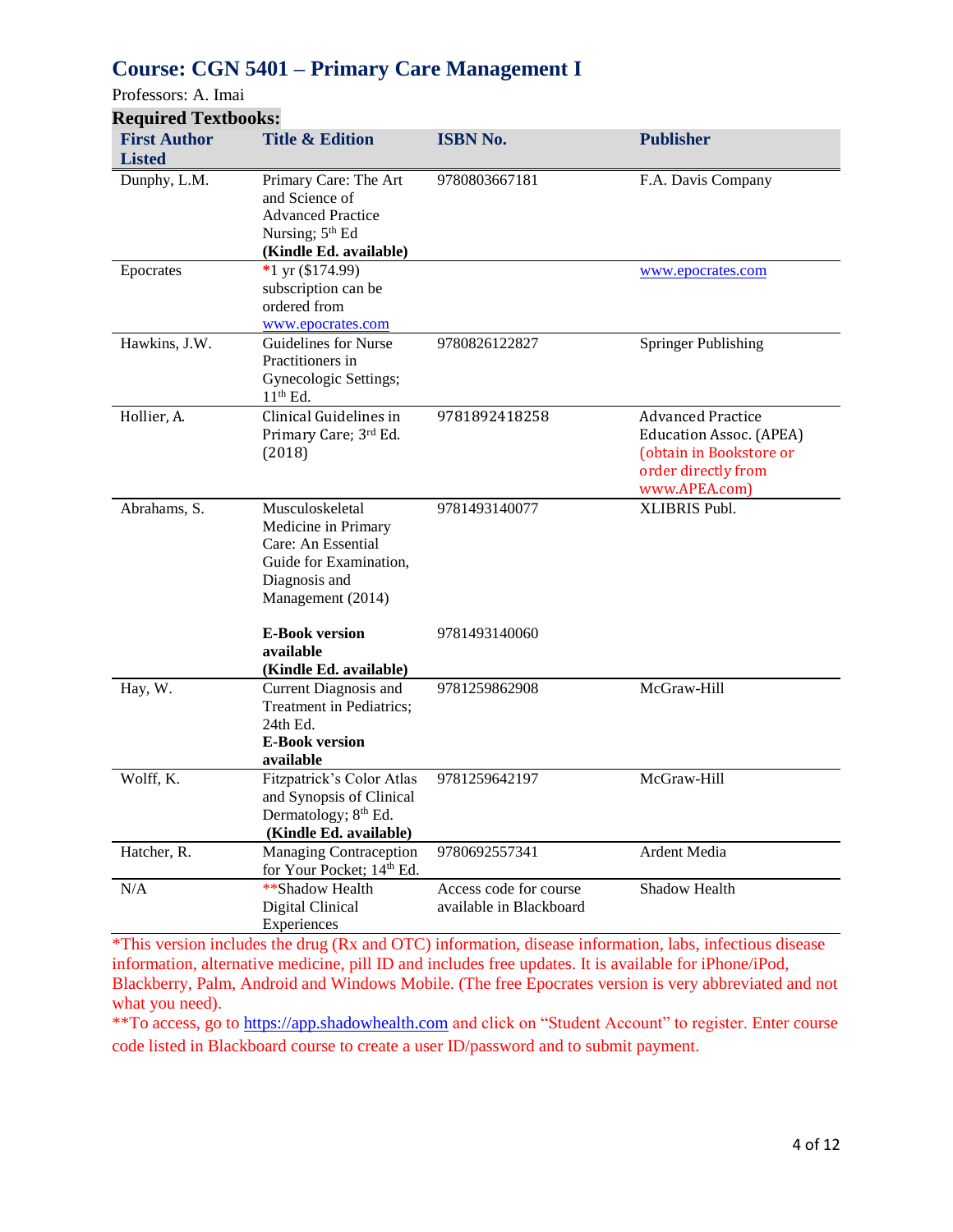### **Course: CGN 5410 – Advanced Emergency Care Concepts for the Emergency Nurse Practitioner Clinician I**

Professor: D. Emanuele

#### **Required Textbook:**

| <b>First Author</b><br><b>Listed</b> | <b>Title &amp; Edition</b>                                                                                                          | <b>ISBN No.</b> | <b>Publisher</b>      |
|--------------------------------------|-------------------------------------------------------------------------------------------------------------------------------------|-----------------|-----------------------|
| Campo, T.M.                          | <b>Essentials Procedures for</b><br>Emergent, Urgent, and<br>Primary Care Settings; A<br>Clinical Companion; 2 <sup>nd</sup><br>Ed. | 9780826171764   | Springer Publishing   |
| Trintinalli, J.E.                    | Trintinalli's Emergency<br>Medicine: A<br>Comprehensive Study<br>Guide; 8 <sup>th</sup> Ed.                                         | 9780071794763   | McGraw-Hill Education |

#### **Recommended Textbooks:**

| <b>First Author</b><br><b>Listed</b> | <b>Title &amp; Edition</b>                                                     | <b>ISBN No.</b> | <b>Publisher</b>    |
|--------------------------------------|--------------------------------------------------------------------------------|-----------------|---------------------|
| Cydulka, R.K.                        | Tintinalli's Emergency<br>Medicine Manual; 8 <sup>th</sup><br>Ed.              | 9780071837026   | McGraw-Hill         |
| Hockberger, R.S.                     | Rosen's Emergency<br>Medicine: Concepts<br>and Clinical Practice;<br>$9th$ Ed. | 9780323354790   | Elsevier, Inc.      |
| Shea, S.                             | Family<br>Emergent/Urgent and<br>Ambulatory Care. The<br>Pocket NP $(2016)$    | 9780826134134   | Springer Publishing |

### **Course: CGN 5601 – Advanced Physical Assessment**

Professor: D. Lithgow, L. Ponsford

#### **Required Textbook:**

| <b>First Author</b><br><b>Listed</b> | <b>Title &amp; Edition</b>                                                                                 | <b>ISBN No.</b>                                   | <b>Publisher</b>                     |
|--------------------------------------|------------------------------------------------------------------------------------------------------------|---------------------------------------------------|--------------------------------------|
| Bickley, L.                          | Bates' Guide to Physical<br><b>Examination and History</b><br>Taking; $12th$ Ed.<br>(Kindle Ed. available) | 9781469893419                                     | Lippincott, Williams, $&$<br>Wilkins |
| N/A                                  | *Shadow Health Digital<br><b>Clinical Experiences</b>                                                      | Access code for course<br>available in Blackboard | Shadow Health                        |

\*To access, go to [https://app.shadowhealth.com](https://app.shadowhealth.com/) and click on "Student Account" to register. Enter course code listed in Blackboard course to create a user ID/password and to submit payment.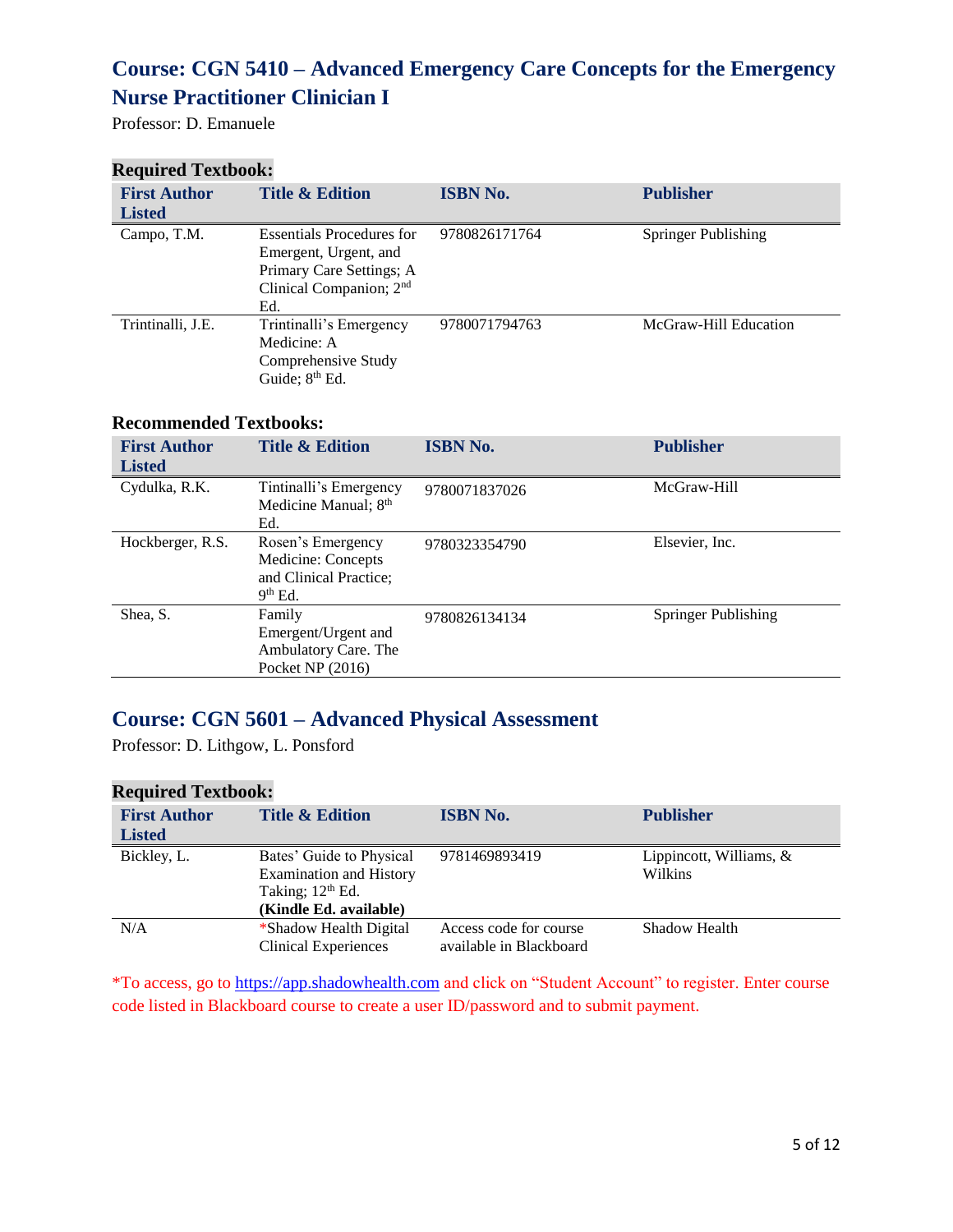### **Course: CGN 5605 – Human Diversity**

Professors: J. Dang, C. Magladry, and R. Trudgeon

#### **NO TEXTBOOKS REQUIRED**

### **Course: CGN 5631 – Advanced Pathophysiology I**

Professors: P. Andre

| <b>Required Textbooks:</b> |                                                                                       |                 |                  |
|----------------------------|---------------------------------------------------------------------------------------|-----------------|------------------|
| <b>First Author</b>        | <b>Title &amp; Edition</b>                                                            | <b>ISBN No.</b> | <b>Publisher</b> |
| <b>Listed</b>              |                                                                                       |                 |                  |
| McCance, K.L.              | Pathophysiology: The<br>Biologic Basis for Disease in<br>Adults and Children; 8th Ed. | 9780323583473   | Mosby            |

### **Course: CGN 5641 – Clinical Applications I**

Professor: W. Swanson

| <b>Required Textbooks:</b> |                                   |                 |                                 |
|----------------------------|-----------------------------------|-----------------|---------------------------------|
| <b>First Author</b>        | <b>Title &amp; Edition</b>        | <b>ISBN No.</b> | <b>Publisher</b>                |
| <b>Listed</b>              |                                   |                 |                                 |
| Pfenninger, J.L. &         | Pfenninger and Fowler's           | 9780323476331   | Saunders Elsevier               |
| Fowler, G.C.               | Procedures for Primary Care;      |                 |                                 |
|                            | $4th$ Ed.                         |                 |                                 |
|                            | <b>E-Book versions available</b>  |                 |                                 |
|                            | (ePub and PDF)                    |                 |                                 |
|                            | (Kindle Ed. available)            |                 |                                 |
| Dains, J.E.                | <b>Advanced Health Assessment</b> | 9780323554961   | Mosby Elsevier                  |
|                            | and Clinical Diagnosis in         |                 |                                 |
|                            | Primary Care; 6th Ed.             |                 |                                 |
|                            | (Kindle Ed. available)            |                 |                                 |
| *Bickley, L.               | Bates' Guide to Physical          | 9781469893419   | Lippincott, Williams, & Wilkins |
|                            | <b>Examination and History</b>    |                 |                                 |
|                            | Taking; 12 <sup>th</sup> Ed.      |                 | *This text is also required for |
|                            | (Kindle Ed. available)            |                 | 5601.                           |

### **Course: CGN 5810 – Management Practice Issues**

Professor: L. Ponsford

#### **Required Textbook:**

| <b>First Author</b><br><b>Listed</b> | <b>Title &amp; Edition</b>                                            | <b>ISBN No.</b> | <b>Publisher</b>                        |
|--------------------------------------|-----------------------------------------------------------------------|-----------------|-----------------------------------------|
| Buppert, C.                          | Nurse Practitioner's Business<br>Practice and Legal Guide; 6th<br>Ed. |                 | 9781284117165 Jones & Bartlett Learning |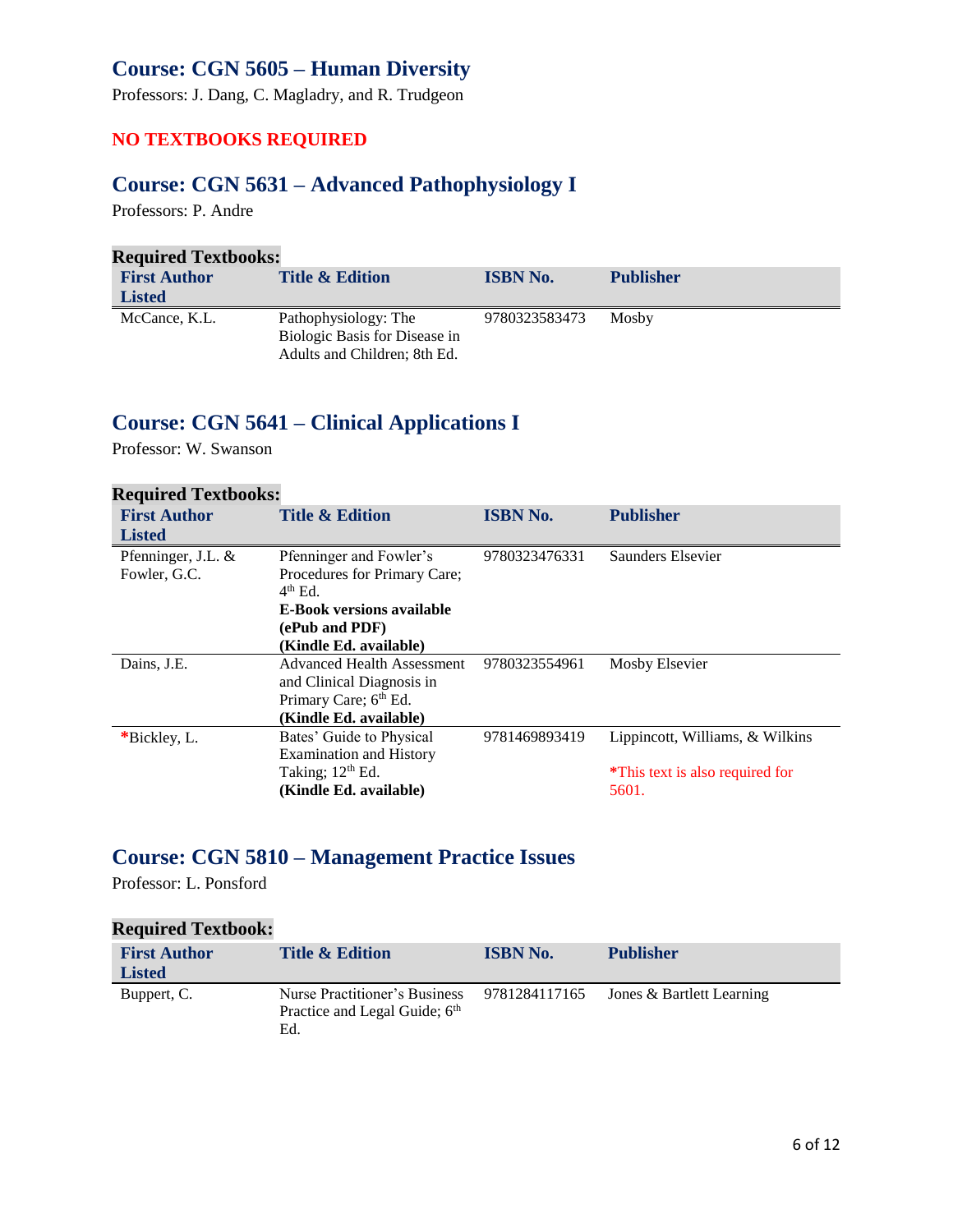### **Course: CGN 5811 – Leadership & Professional Role Transition**

Professors: D. Martinez

| Required Textbooks.                  |                                                                                                                     |                 |                                            |
|--------------------------------------|---------------------------------------------------------------------------------------------------------------------|-----------------|--------------------------------------------|
| <b>First Author</b><br><b>Listed</b> | <b>Title &amp; Edition</b>                                                                                          | <b>ISBN No.</b> | <b>Publisher</b>                           |
| DeNisco, S.M.                        | <b>Advanced Practice Nursing:</b><br>Essential Knowledge for the                                                    | 9781284072570   | Jones & Bartlett                           |
|                                      | Profession; 3rd Ed.                                                                                                 |                 | *Keep this textbook for future<br>courses. |
|                                      | <b>E-Book version available</b><br>(Kindle Ed. Available)                                                           | 9780393631678   |                                            |
| Graff, G.                            | "They Say / I Say": The<br>Moves that Matter in<br>Academic Writing with<br>Reading; 4 <sup>th</sup> Ed.            | 9780393631678   | W.W. Norton & Company                      |
|                                      | E-Book available                                                                                                    | 9780393664058   |                                            |
| Patterson, K.                        | <b>Crucial Conversations: Tools</b><br>for Talking When the Stakes<br>are High; $2nd$ Ed.<br>(Kindle Ed. available) | 9780071771320   | McGraw-Hill                                |

### **Required Textbooks:**

### **Course: CGN 7570 – ANL Clinical Experience**

Professor: M. Horowitz

## **NO TEXTBOOKS REQUIRED**

#### **Recommended Textbooks:**

| <b>First Author</b><br><b>Listed</b> | <b>Title &amp; Edition</b>                                                                                                                         | <b>ISBN No.</b> | <b>Publisher</b>                   |
|--------------------------------------|----------------------------------------------------------------------------------------------------------------------------------------------------|-----------------|------------------------------------|
| Patterson, K.                        | Crucial Accountability:<br>Tools for Resolving<br>Violated Expectations,<br><b>Broken Commitments,</b><br>and Bad Behavior; 2 <sup>nd</sup><br>Ed. | 9780071829311   | McGraw-Hill Education              |
| Marquis, B.L.                        | Leadership Roles and<br><b>Management Functions</b><br>in Nursing; 9 <sup>th</sup> Ed.                                                             | 9781496349798   | Lippincott, Williams, &<br>Wilkins |
| Nelson, E.C.                         | Value by Design:<br>Developing Clinical<br>Microsystems to<br>Achieve Organizational<br>Excellence (2011)                                          | 9780470385340   | Jossey-Bass                        |
| Rath, T.                             | <b>Strengths Based</b><br>Leadership: Great<br>Leaders, Teams, and<br>Why People Follow<br>(2009)                                                  | 978159620255    | <b>Gallup Press</b>                |
| <b>Continue</b><br>7570ANL list on   |                                                                                                                                                    |                 |                                    |

#### **next page**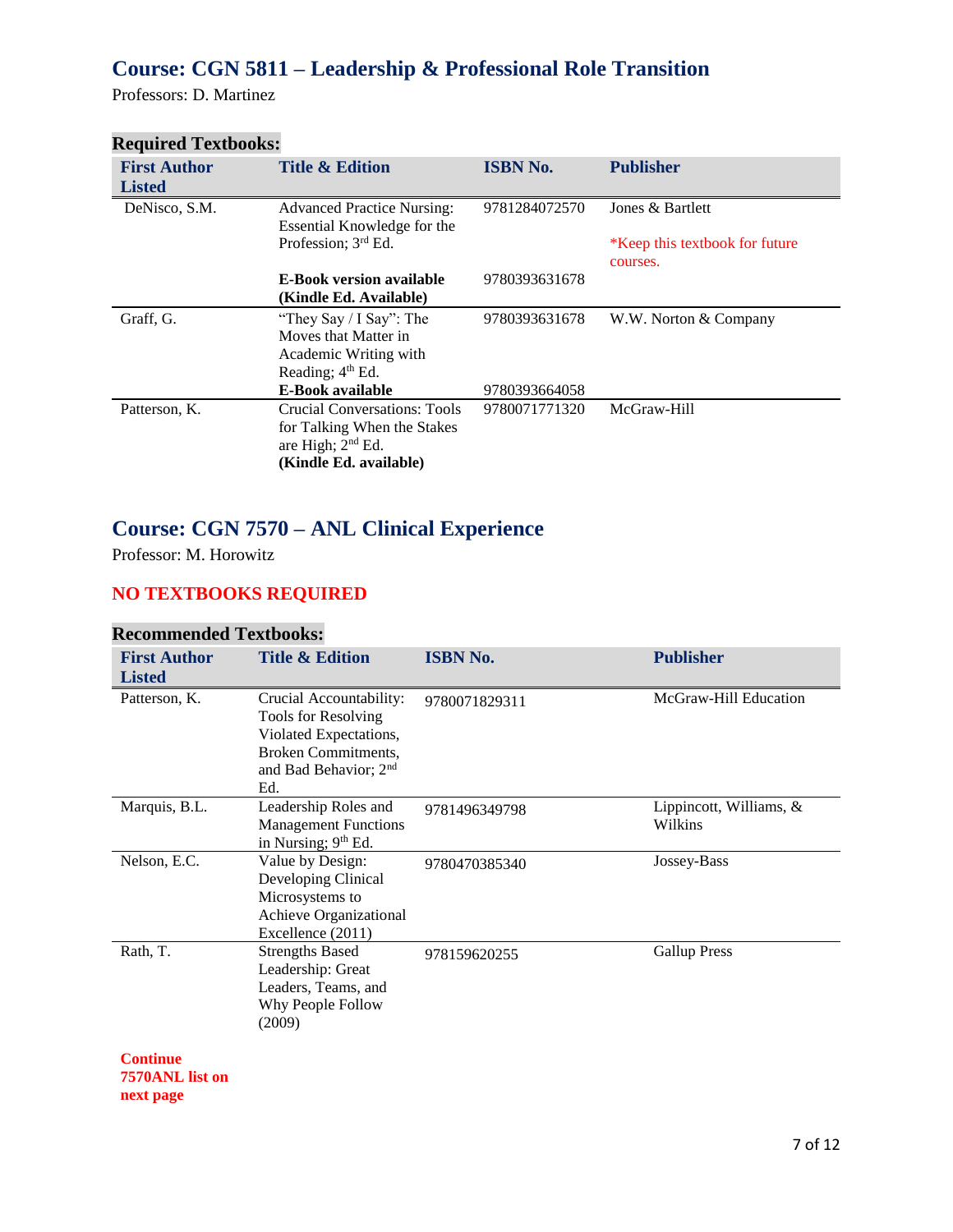| DeNisco, S.M. | <b>Advanced Practice</b><br>Nursing: Essential<br>Knowledge for the<br>Profession; 3rd Ed. | 9781284072570 | Jones & Bartlett |
|---------------|--------------------------------------------------------------------------------------------|---------------|------------------|
| Patterson, K. | Crucial Conversations:<br>Tools for Talking<br>When Stakes Are High;<br>$2nd$ Ed.          | 9780071775304 | McGraw-Hill      |
| Roussel, L.A. | Management and<br>Leadership for Nurse<br>Administrators; 8 <sup>th</sup> Ed.              | 9781284148121 | Jones & Bartlett |

## **Course: CGN 7570- AMB Clinical Experience**

Professor: D. Stone

### **Required Textbooks:**

| <b>First Author</b><br><b>Listed</b>                               | <b>Title &amp; Edition</b>                                                                                               | <b>ISBN No.</b> | <b>Publisher</b>                                      |
|--------------------------------------------------------------------|--------------------------------------------------------------------------------------------------------------------------|-----------------|-------------------------------------------------------|
| American<br>Academy of<br><b>Ambulatory Care</b><br><b>Nursing</b> | Scope and Standards of<br>Practice for<br>Professional<br><b>Ambulatory Care</b><br>Nursing, 9 <sup>th</sup> Ed. (2017). | 9781940325361   | American Academy of<br><b>Ambulatory Care Nursing</b> |
| American<br>Academy of<br><b>Ambulatory Care</b><br><b>Nursing</b> | Core Curriculum for<br><b>Ambulatory Care</b><br>Nursing; 4 <sup>th</sup> Ed.                                            | 9781940325507   | American Academy of<br><b>Ambulatory Care Nursing</b> |
| American<br>Academy of<br><b>Ambulatory Care</b><br>Nursing        | <b>Ambulatory Care</b><br><b>Nursing Orientation</b><br>and Competency<br>Assessment; 3 <sup>rd</sup> Ed.                | 9781940325408   | American Academy of<br><b>Ambulatory Care Nursing</b> |

#### **Recommended Textbooks:**

| <b>First Author</b>    | <b>Title &amp; Edition</b> | <b>ISBN No.</b> | <b>Publisher</b>               |
|------------------------|----------------------------|-----------------|--------------------------------|
| <b>Listed</b>          |                            |                 |                                |
| American               | Scope and Standards of     | 9781940325545   | American Academy of            |
| Academy of             | Practice for               |                 | <b>Ambulatory Care Nursing</b> |
| <b>Ambulatory Care</b> | Professional Telehealth    |                 |                                |
| Nursing                | Nursing; $6th$ Ed. (2018)  |                 |                                |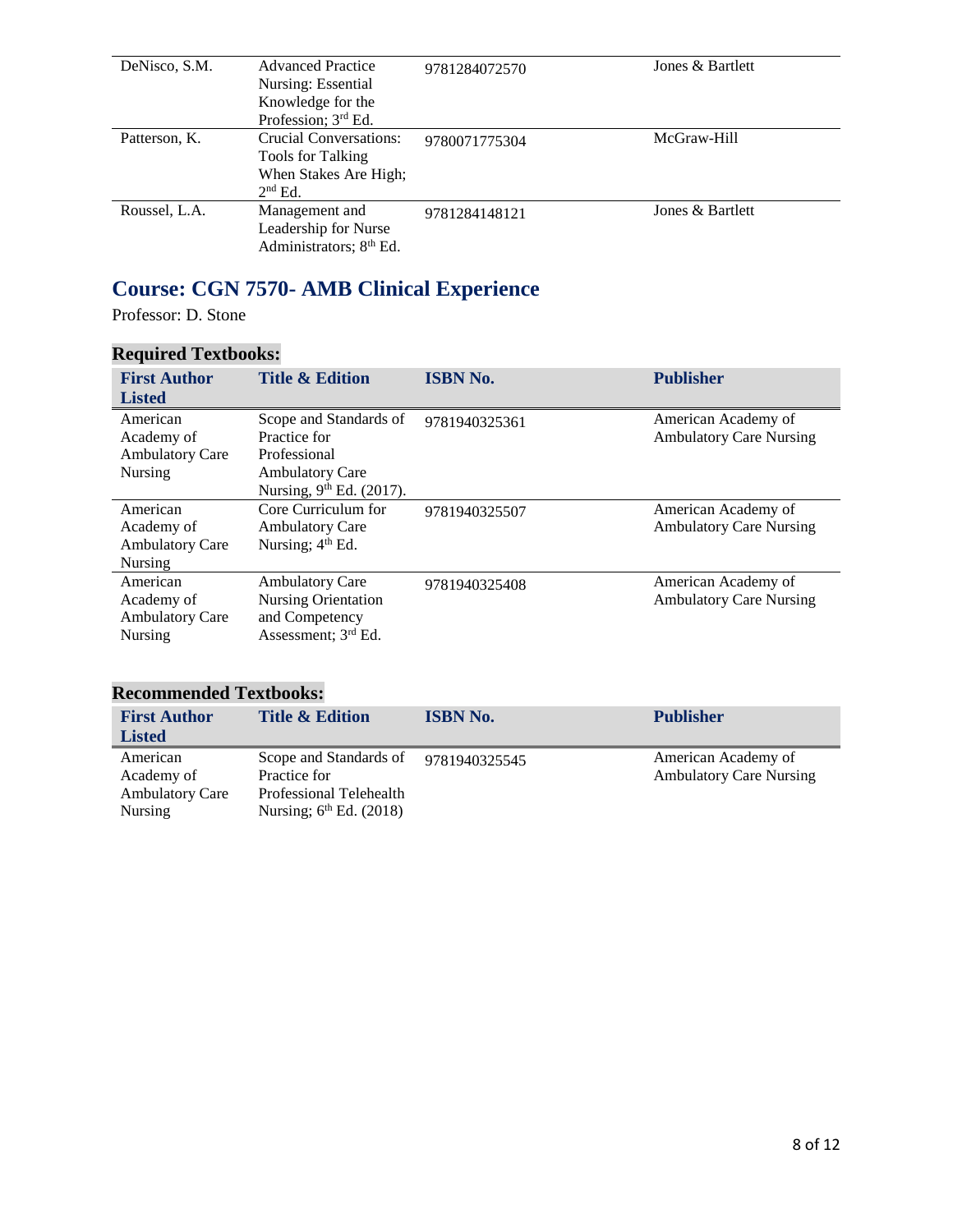## **Course: CGN 7570- CNL Clinical Experience**

Professor: M. Horowitz

#### **Required Textbooks:**

| <b>First Author</b><br><b>Listed</b> | <b>Title &amp; Edition</b>                                   | <b>ISBN No.</b> | <b>Publisher</b>                                                              |
|--------------------------------------|--------------------------------------------------------------|-----------------|-------------------------------------------------------------------------------|
| Harris, J.L.                         | Initiating and<br>Sustaining the Clinical                    | 9781284113662   | Jones & Bartlett                                                              |
|                                      | Nurse Leader Role: A<br>Practical Guide; 3 <sup>rd</sup> Ed. |                 | *Keep this textbook for<br>future semesters as this is<br>a recurring course. |
|                                      | E-Book available<br>(Kindle Ed. available)                   | 9781284140958   |                                                                               |

#### **Recommended Textbooks:**

| <b>First Author</b><br><b>Listed</b> | <b>Title &amp; Edition</b>                                                                                                               | <b>ISBN No.</b> | <b>Publisher</b>            |
|--------------------------------------|------------------------------------------------------------------------------------------------------------------------------------------|-----------------|-----------------------------|
| King, C.R.                           | Clinical Nurse Leader<br>Certification Review, 2nd<br>Edition                                                                            | 9780826137623   | Springer Publishing Company |
|                                      | <b>E-Book available</b>                                                                                                                  | 9780826137630   |                             |
| Crowell, D.                          | Complexity Leadership:<br>Nursing's Role in Health<br>Care Delivery; 2 <sup>nd</sup> Ed.                                                 | 9780803645295   | F.A. Davis                  |
| Patterson, K.                        | Crucial Accountability: Tools<br>for Resolving Violated<br>Expectations, Broken<br>Commitments, and Bad<br>Behavior; 2 <sup>nd</sup> Ed. | 9780071829311   | McGraw-Hill                 |
| Nelson, E.C.                         | Value by Design: Developing<br>Clinical Microsystems to<br>Achieve Organizational<br>Excellence (2011)                                   | 9780470385340   | Jossey-Bass                 |
| Rath. T.                             | <b>Strengths Based Leadership:</b><br>Great Leaders, Teams, and<br>Why People Follow (2009)                                              | 9781595650255   | <b>Gallup Press</b>         |
| DeNisco, S.M.                        | <b>Advanced Practice Nursing:</b><br>Essential Knowledge for the<br>Profession; 3rd Ed.                                                  | 9781284072570   | Jones & Barlett             |
| Patterson, K.                        | <b>Crucial Conversations: Tools</b><br>for Talking When Stakes Are<br>High; $2nd Ed$ .                                                   | 9780071775304   | McGraw-Hill                 |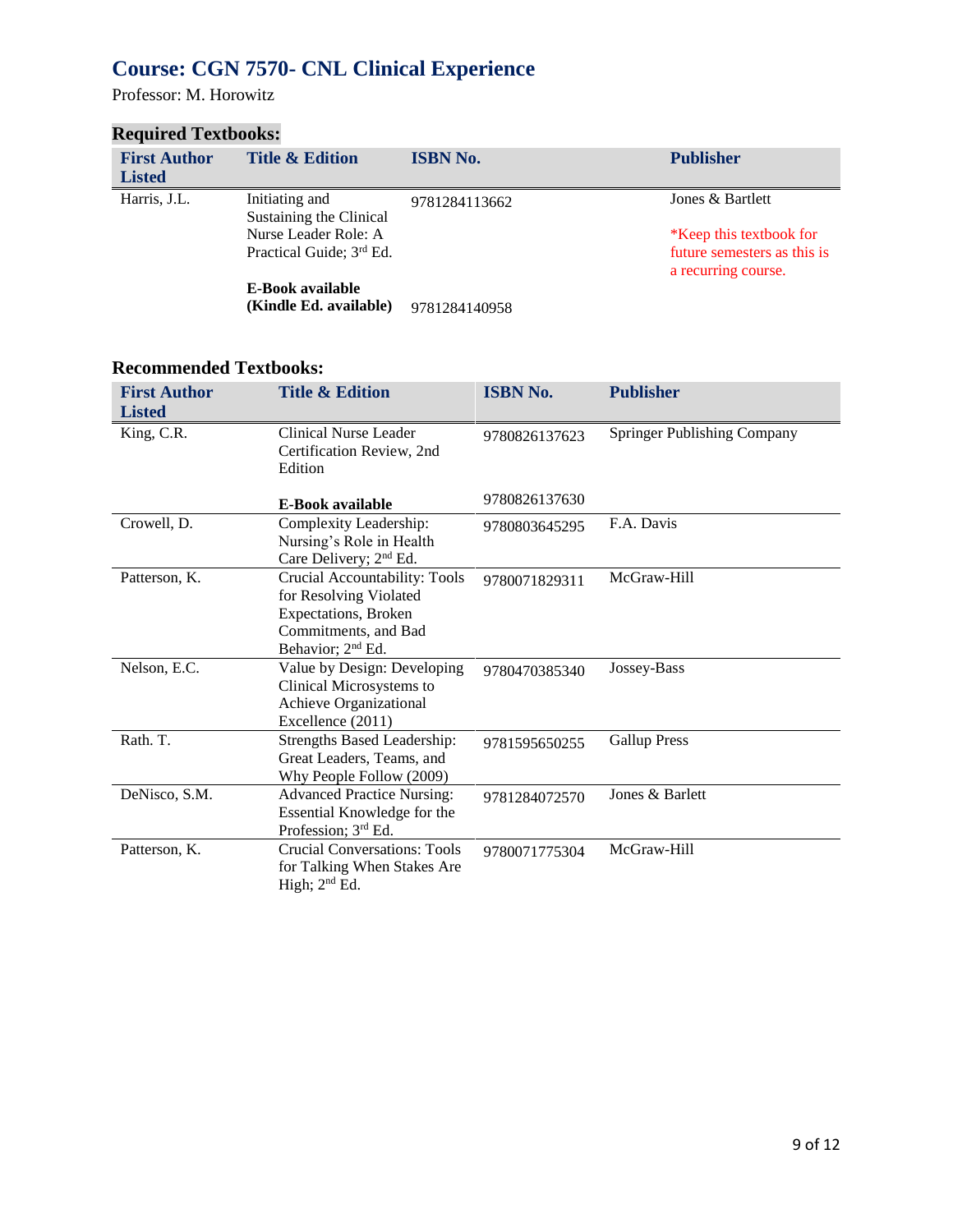#### **Course: CGN 7570 – FNP Clinical Experience**

Professors: W. Swanson, L. Ponsford, and P. Andre, A. Imai, T. Ito, J. Dubon, D. Emanuele, J. Dang, C. Dang, L. Shaeffer, A. Bakas, E. Eschwieler, L. Hannan-Reagan.

#### **(Same Textbooks as CGN 5401: Primary Care Management I)**

#### **Required Book for ALL DNP Courses:**

| <b>First Author Listed</b>            | <b>Title &amp; Edition</b>                                                                                                                                 | <b>ISBN No.</b> | <b>Publisher</b>                                       |
|---------------------------------------|------------------------------------------------------------------------------------------------------------------------------------------------------------|-----------------|--------------------------------------------------------|
| American Psychological<br>Association | *Publication Manual of<br>the American<br>Psychological<br>Association; $6th$ Ed. $(2nd$<br>Printing)<br>(Kindle Ed. available)                            | 9781433805615   | Washington D.C.: American<br>Psychological Association |
| Dang, D.                              | <b>Johns Hopkins Nursing</b><br><b>Evidence-Based Practice:</b><br>Model and Guidelines $(3rd)$<br>Ed). Electronic version<br>available.                   | 9781940446974   | <b>SIGMA</b> Theta Tau International                   |
| Zaccagnini, M.                        | The Doctor of Nursing<br>Practice Essentials: A<br>New Model for Advanced<br>Practice Nursing: 3rd Ed.<br>Electronic version<br>available.                 | 978-1284079708  | Jones & Bartlett Learning                              |
| Chism, L.                             | The Doctor of Nursing<br>Practice: A Guidebook for<br>Role Development and<br>Professional Issues: 4 <sup>th</sup><br>Ed. Electronic version<br>available. | 978-1284141856  | Jones & Bartlett Learning                              |
| De Chesnay, M.                        | Caring for the Vulnerable:<br>Perspectives in Nursing<br>Theory, Practice, and<br>Research: 5 <sup>th</sup> Ed.                                            | 978-1284146813  | Jones & Bartlett Learning                              |

\*IMPORTANT: Do not buy used copy of APA Manual –errors in first printing!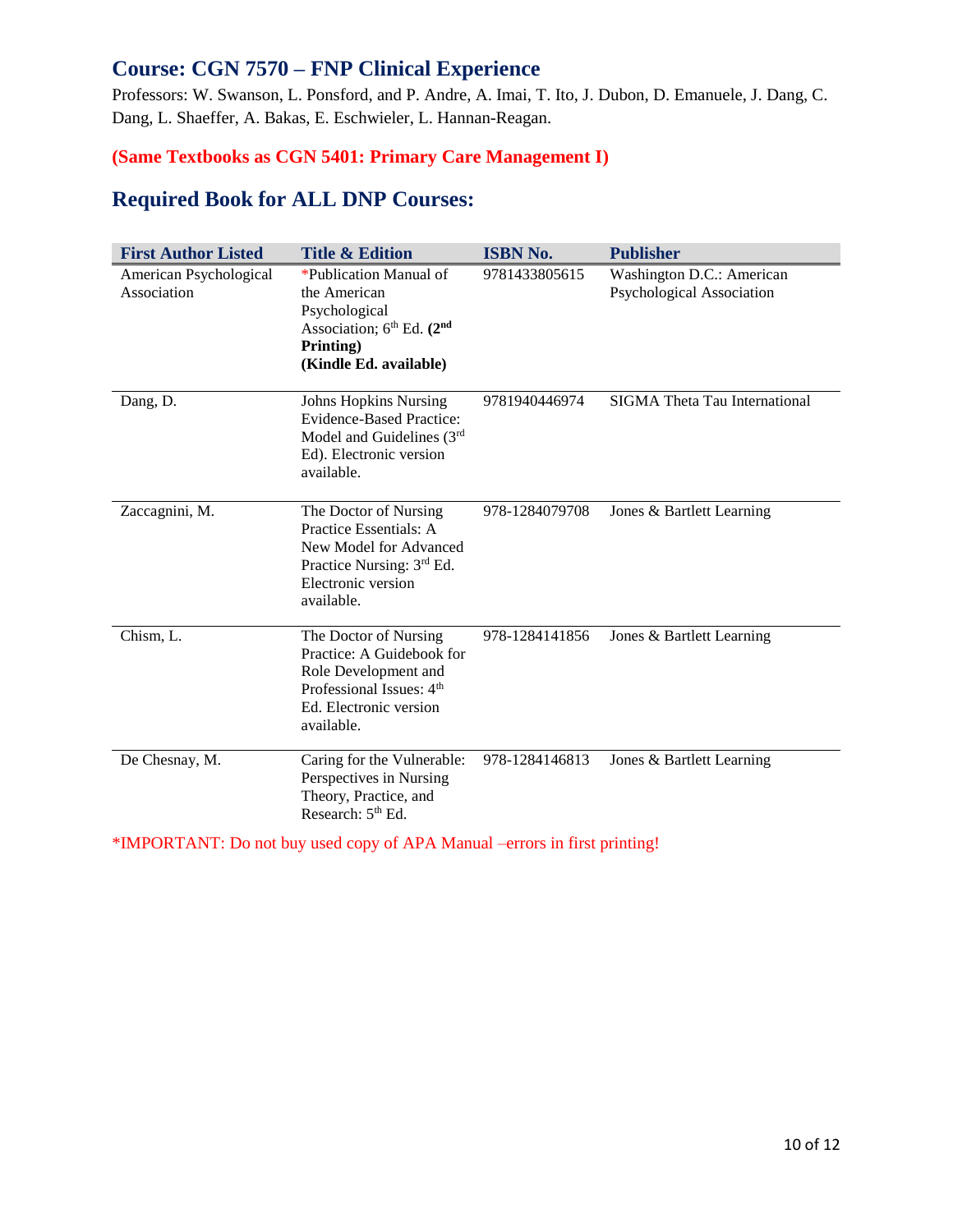### **Course: CGN 8030 – Clinical Scholarship, Research, and Evidence-Based**

### **Practice**

Professor: R. Hicks

| <b>Required Textbooks:</b> |                                                                                                                                               |                 |                    |
|----------------------------|-----------------------------------------------------------------------------------------------------------------------------------------------|-----------------|--------------------|
| <b>First Author</b>        | <b>Title &amp; Edition</b>                                                                                                                    | <b>ISBN No.</b> | <b>Publisher</b>   |
| <b>Listed</b>              |                                                                                                                                               |                 |                    |
| Melnyk, B.                 | Evidence-Based Practice in<br>Nursing & Healthcare: A<br>Guide to Best Practice; 4 <sup>th</sup><br>Ed.<br>(Electronic Version)<br>Available) | 9781496384539   | LWW                |
| Garrard, J.                | Health Sciences Literature<br>Review Made Easy; 5 <sup>th</sup> Ed.<br>(Electronic Version)<br>Available)                                     | 9781284115192   | Jones and Bartlett |

## **Course: CGN 8040 – Transformational Information Systems for Health Care**

Professor: W. Penniman

| <b>Required Textbooks:</b> |                                                                                                           |                 |                               |
|----------------------------|-----------------------------------------------------------------------------------------------------------|-----------------|-------------------------------|
| <b>First Author</b>        | <b>Title &amp; Edition</b>                                                                                | <b>ISBN No.</b> | <b>Publisher</b>              |
| <b>Listed</b>              |                                                                                                           |                 |                               |
| McGonigle, D.              | Nursing Informatics and the<br>Foundation of Knowledge;<br>$4th$ Ed.<br>(Electronic Version<br>Available) | 9781284121247   | Sudbury, MA: Jones & Bartlett |

### **Course: CGN 8060 – Outcome Based Collaboration and Collaborative Models**

Professors: D. Emanuele and C. Magladry

| <b>First Author</b> | <b>Title &amp; Edition</b>          | <b>ISBN No.</b> | <b>Publisher</b>   |
|---------------------|-------------------------------------|-----------------|--------------------|
| <b>Listed</b>       |                                     |                 |                    |
| Bens, I.            | Facilitating with Ease! Core        | 9781119434252   | <b>Jossey Bass</b> |
|                     | Skills for Facilitators, Team       |                 |                    |
|                     | Leaders and Members,                |                 |                    |
|                     | Managers, Consultants and           |                 |                    |
|                     | Trainers; 4 <sup>th</sup> Ed.       |                 |                    |
|                     | (Electronic Version)                |                 |                    |
|                     | Available)                          |                 |                    |
| Freshman, B.        | Collaboration Across the            | 9780763755584   | Jones & Bartlett   |
|                     | Disciplines in Health Care          |                 |                    |
|                     | (2010)                              |                 |                    |
|                     | (Electronic Version                 |                 |                    |
|                     | Available)                          |                 |                    |
| Patterson, K.       | <b>Crucial Conversations: Tools</b> | 9780071771320   | McGraw-Hill        |
|                     | for Talking When the Stakes         |                 |                    |
|                     | are High;                           |                 |                    |
|                     | $2nd$ Ed. (Electronic Version       |                 |                    |
|                     | Available)                          |                 |                    |

### **Required Textbooks:**